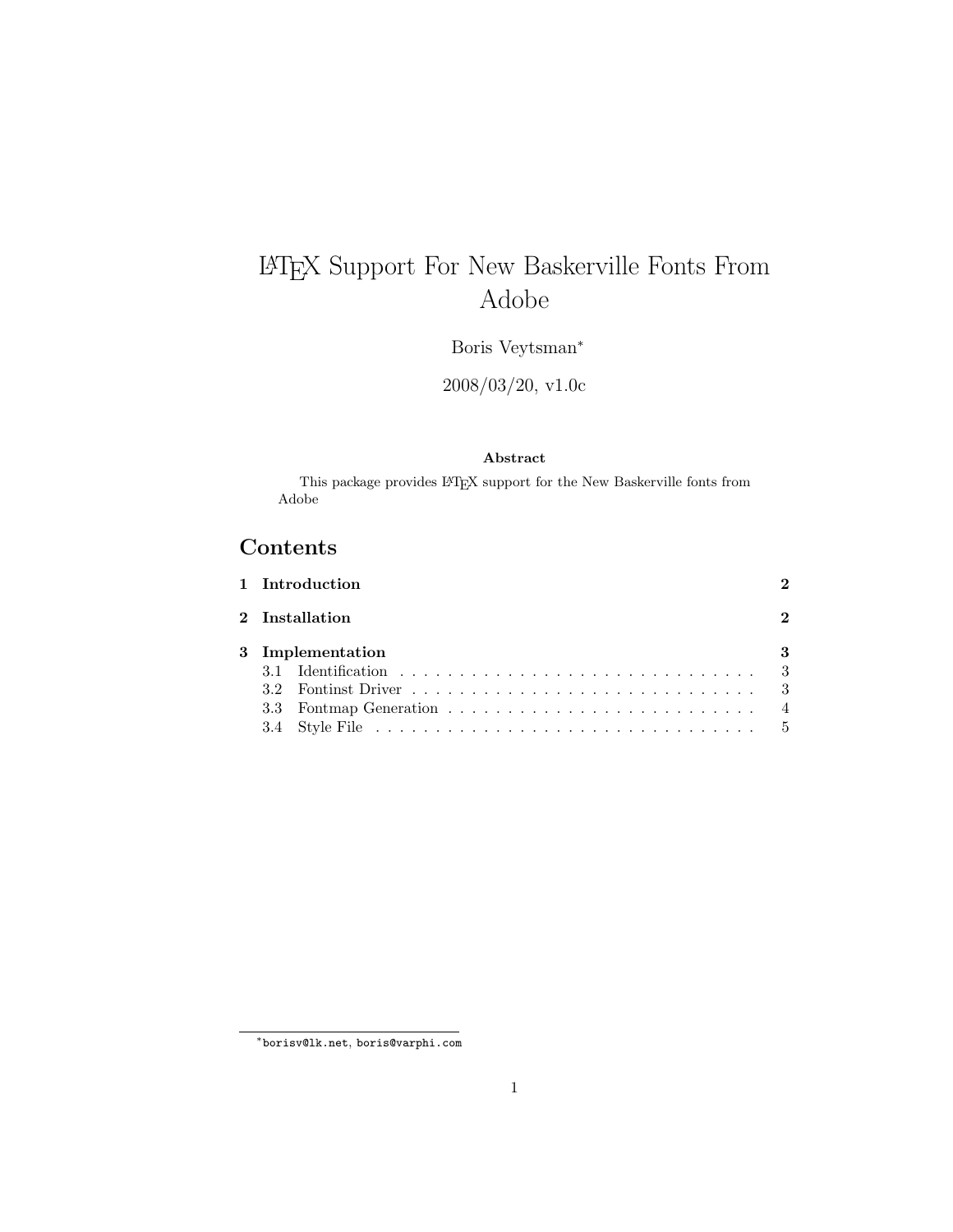<span id="page-1-2"></span>

| Table 1: PFB Files                         |                                                                               |  |  |  |  |  |
|--------------------------------------------|-------------------------------------------------------------------------------|--|--|--|--|--|
| File                                       | Font.                                                                         |  |  |  |  |  |
| newbb02.pfb<br>newbbi56.pfb<br>newbi29.pfb | New Baskerville Bold<br>New Baskerville Bold Italic<br>New Baskerville Italic |  |  |  |  |  |
| newbr20.pfb                                | New Baskerville Roman                                                         |  |  |  |  |  |

#### <span id="page-1-0"></span>1 Introduction

This package provides support files for the New Baskerville fonts from Adobe. According to the Fontname scheme [\[1\]](#page-5-0) this corresponds to the family pnb.

The package is written for the set of fonts currently used by No Starch Press, <http://www.nostarch.com>. The copyright statement in the fonts refers to 1985, 1987, 1990. It is possible that other versions of the fonts have slightly different metrics, and package should be changed to accommodate this. To make this easier, I release the package under BSD-style license. This is even more appropriate since most of the files is generated following the great course [\[2\]](#page-5-1).

The support is limited to T1 and TS1 encoding. No VTeX support files are included.

#### <span id="page-1-1"></span>2 Installation

First, you need to purchase the fonts themselves: the **pfb** files are not included in the package. If you got the fonts from No Starch press, do not rename the pfb files. However, if there are uppercase letters in your file names, downcase them. If you obtained the files from another source, rename the fonts according to Table [1.](#page-1-2) If your TEX system is TDS-compliant, install the files into \$TEXMF/fonts/type1/adobe/nbaskerv. Then download [http://ctan.tug.org/](http://ctan.tug.org/install/fonts/psfonts/adobe/nbaskerv.tds.zip) [install/fonts/psfonts/adobe/nbaskerv.tds.zip](http://ctan.tug.org/install/fonts/psfonts/adobe/nbaskerv.tds.zip) and unzip the file in \$TEXMF. Add +pnb.map to the configuration files of dvips, pdftex and your dvi previewer.

Run updmap and texhash programs to update the configuration files and file names database.

The included style nbaskerv.sty makes New Baskerville your default Roman family.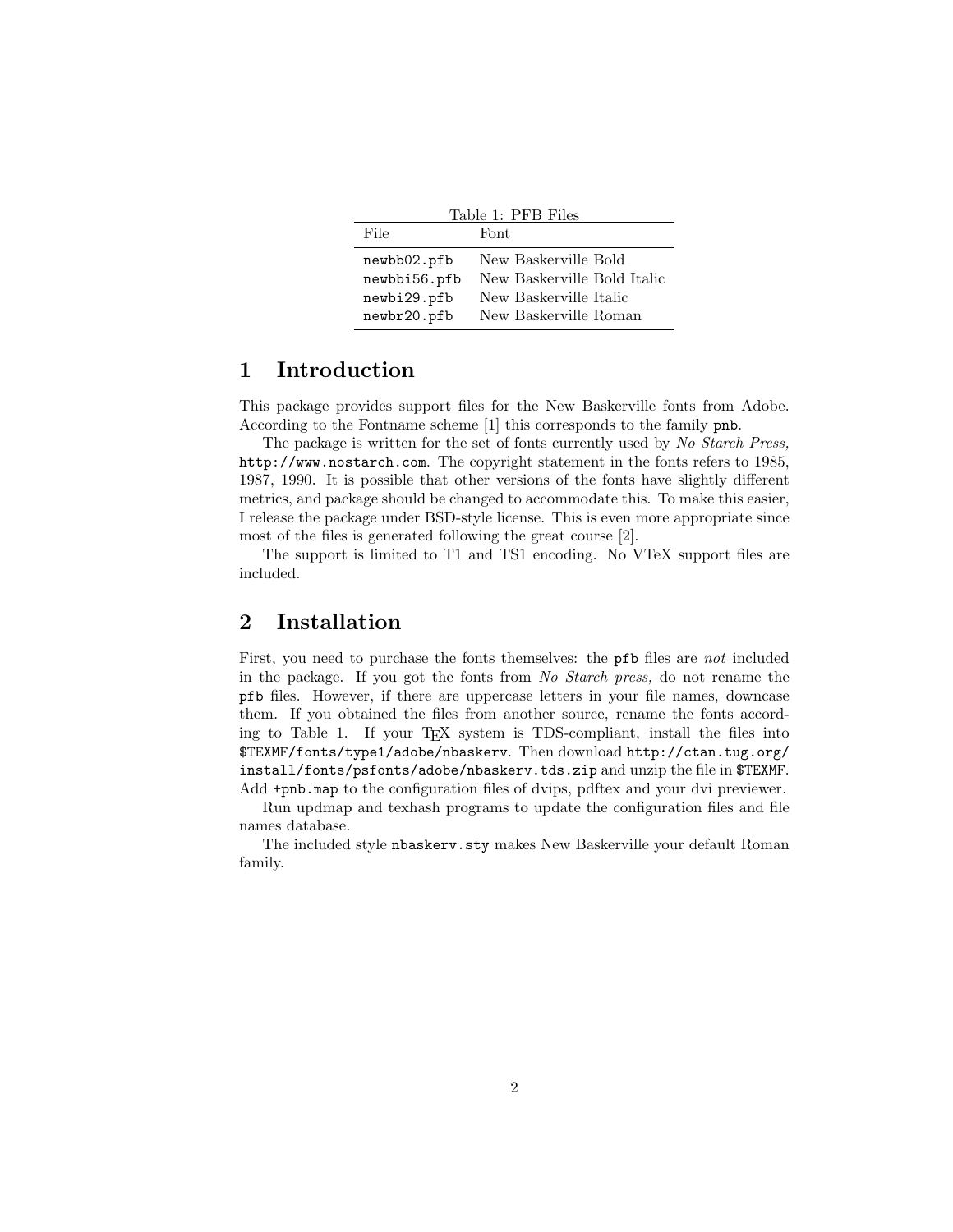### <span id="page-2-0"></span>3 Implementation

#### <span id="page-2-1"></span>3.1 Identification

We start with the declaration who we are. Most .dtx files put driver code in a separate driver file .drv. We roll this code into the main file, and use the pseudo-guard <gobble> for it.

1 (style)\NeedsTeXFormat{LaTeX2e}

- 2  $\langle \ast \text{gobble} \rangle$
- 3 \ProvidesFile{nbaskerv.dtx}
- $4 \langle /g_{\rm o}$ bble $\rangle$

5 (style)\ProvidesClass{nbaskerv}

6 (pnb – drv)\ProvidesFile{pnb-drv.tex}

7 (pnb – map)\ProvidesFile{pnb-map.tex}

```
8 [2008/03/20 v1.0c Using New Baskerville font from Adobe in LaTeX]
```
And the driver code:

```
9 \langle \ast \text{gobble} \rangle10 \documentclass{ltxdoc}
11 \usepackage{booktabs}
12 \usepackage{url}
13 \usepackage[breaklinks,colorlinks,linkcolor=black,citecolor=black,
14 pagecolor=black,urlcolor=black,hyperindex=false]{hyperref}
15 \PageIndex
16 \CodelineIndex
17 \RecordChanges
18 \EnableCrossrefs
19 \begin{document}
20 \DocInput{nbaskerv.dtx}
21 \end{document}
22 \langle /gobble \rangle
```
#### <span id="page-2-2"></span>3.2 Fontinst Driver

This follows [\[2\]](#page-5-1). First, the preamble

- $23$   $\langle *phb drv \rangle$
- 24 \input fontinst.sty

We use bold for bold extended. Also, the fake small for New Baskerville require rather small height:

25 \substitutesilent{bx}{b}

```
26 \setint{smallcapsscale}{750}
```
27 \setint{slant}{167}

Starting recording transforms:

28 \recordtransforms{pnb-rec.tex}

A bunch of fonts:

```
29 \transformfont{pnbr8r}{\reencodefont{8r}{\fromafm{newbr20}}}
```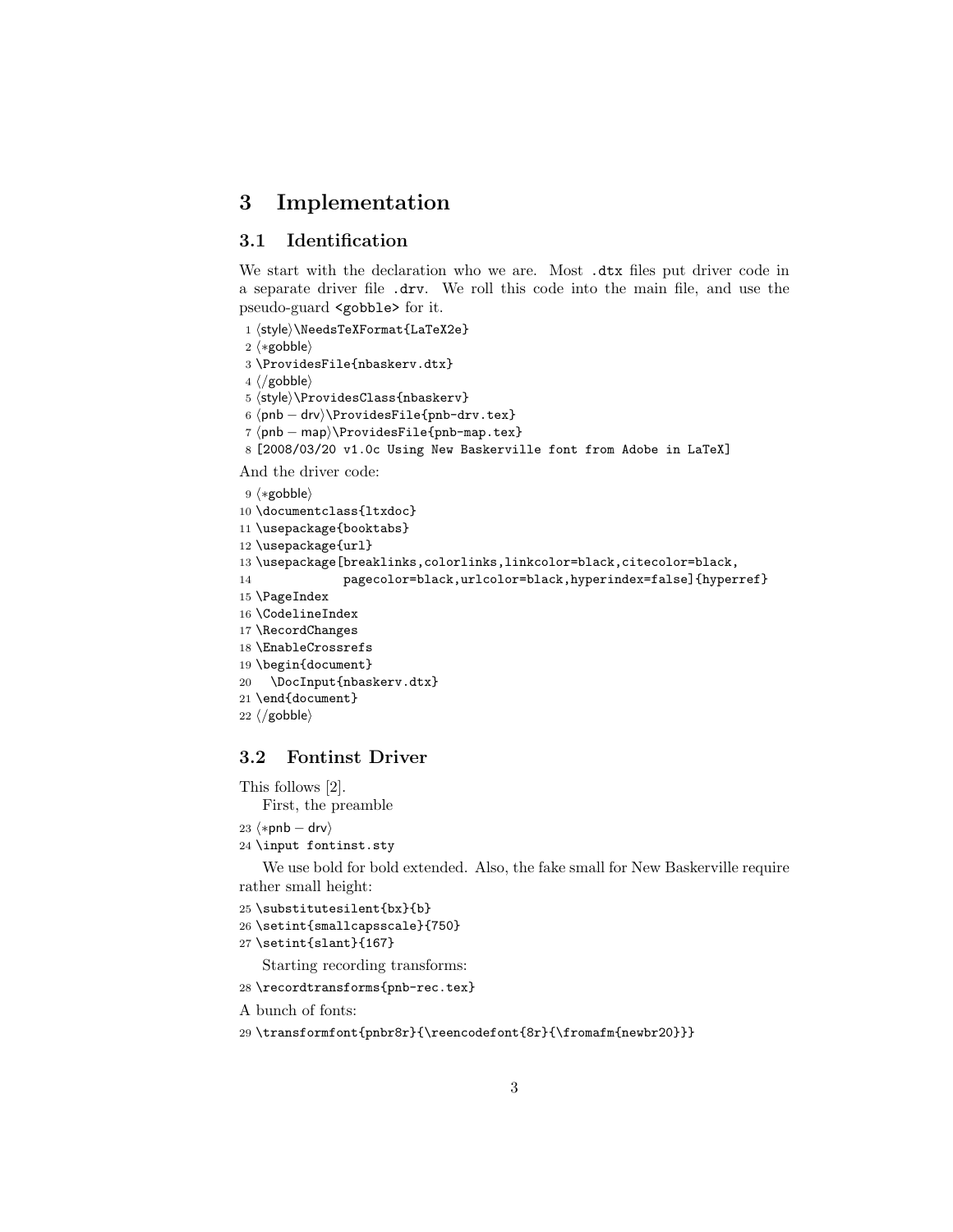```
30 \transformfont{pnbri8r}{\reencodefont{8r}{\fromafm{newbi29}}}
```

```
31 \transformfont{pnbb8r}{\reencodefont{8r}{\fromafm{newbb02}}}
```

```
32 \transformfont{pnbbi8r}{\reencodefont{8r}{\fromafm{newbbi56}}}
```
Oblique fonts:

```
33 \transformfont{pnbro8r}{\slantfont{\int{slant}}%
```

```
34 \reencodefont{8r}{\fromafm{newbr20}}}
```

```
35 \transformfont{pnbbo8r}{\slantfont{\int{slant}}%
```
\reencodefont{8r}{\fromafm{newbb02}}}

Now we install the fonts. First T1

```
37 \installfonts
```

```
38 \installfamily{T1}{pnb}{}
```

```
39 \installfont{pnbr8t}{pnbr8r,newlatin}{t1}{T1}{pnb}{m}{n}{}
40 \installfont{pnbri8t}{pnbri8r,newlatin}{t1}{T1}{pnb}{m}{it}{}
41 \installfont{pnbro8t}{pnbro8r,newlatin}{t1}{T1}{pnb}{m}{sl}{}
42 \installfont{pnbrc8t}{pnbr8r,newlatin}{t1c}{T1}{pnb}{m}{sc}{}
43 \installfont{pnbb8t}{pnbb8r,newlatin}{t1}{T1}{pnb}{b}{n}{}
44 \installfont{pnbbi8t}{pnbbi8r,newlatin}{t1}{T1}{pnb}{b}{it}{}
45 \installfont{pnbbo8t}{pnbbo8r,newlatin}{t1}{T1}{pnb}{b}{sl}{}
46 \installfont{pnbbc8t}{pnbb8r,newlatin}{t1c}{T1}{pnb}{b}{sc}{}
47 \endinstallfonts
```
And then TS1

```
48 \installfonts
```

```
49 \installfamily{TS1}{pnb}{}
```

```
50 \installfont{pnbr8c}{pnbr8r,textcomp}{ts1}{TS1}{pnb}{m}{n}{}
```

```
51 \installfontas{pnbr8c}{TS1}{pnb}{m}{sc}{}
```

```
52 \installfont{pnbro8c}{pnbro8r,textcomp}{ts1}{TS1}{pnb}{m}{sl}{}
```

```
53 \installfont{pnbri8c}{pnbri8r,textcomp}{ts1}{TS1}{pnb}{m}{it}{}
```

```
54 \installfont{pnbb8c}{pnbb8r,textcomp}{ts1}{TS1}{pnb}{b}{n}{}
```

```
55 \installfontas{pnbb8c}{TS1}{pnb}{b}{sc}{}
```

```
56 \installfont{pnbbo8c}{pnbbo8r,textcomp}{ts1}{TS1}{pnb}{b}{sl}{}
```

```
57 \installfont{pnbbi8c}{pnbbi8r,textcomp}{ts1}{TS1}{pnb}{b}{it}{}
```

```
58 \endinstallfonts
```
And the end:

```
59 \endrecordtransforms
```

```
60 \bye
```

```
61 \langle/pnb – drv\rangle
```
#### <span id="page-3-0"></span>3.3 Fontmap Generation

This is a standard procedure [\[2\]](#page-5-1)

```
62 \langle *pnb - map \rangle63 \input finstmsc.sty
64 \resetstr{PSfontsuffix}{.pfb}
65 \adddriver{dvips}{pnb.map}
66 \input pnb-rec.tex
67 \donedrivers
68 \bye
```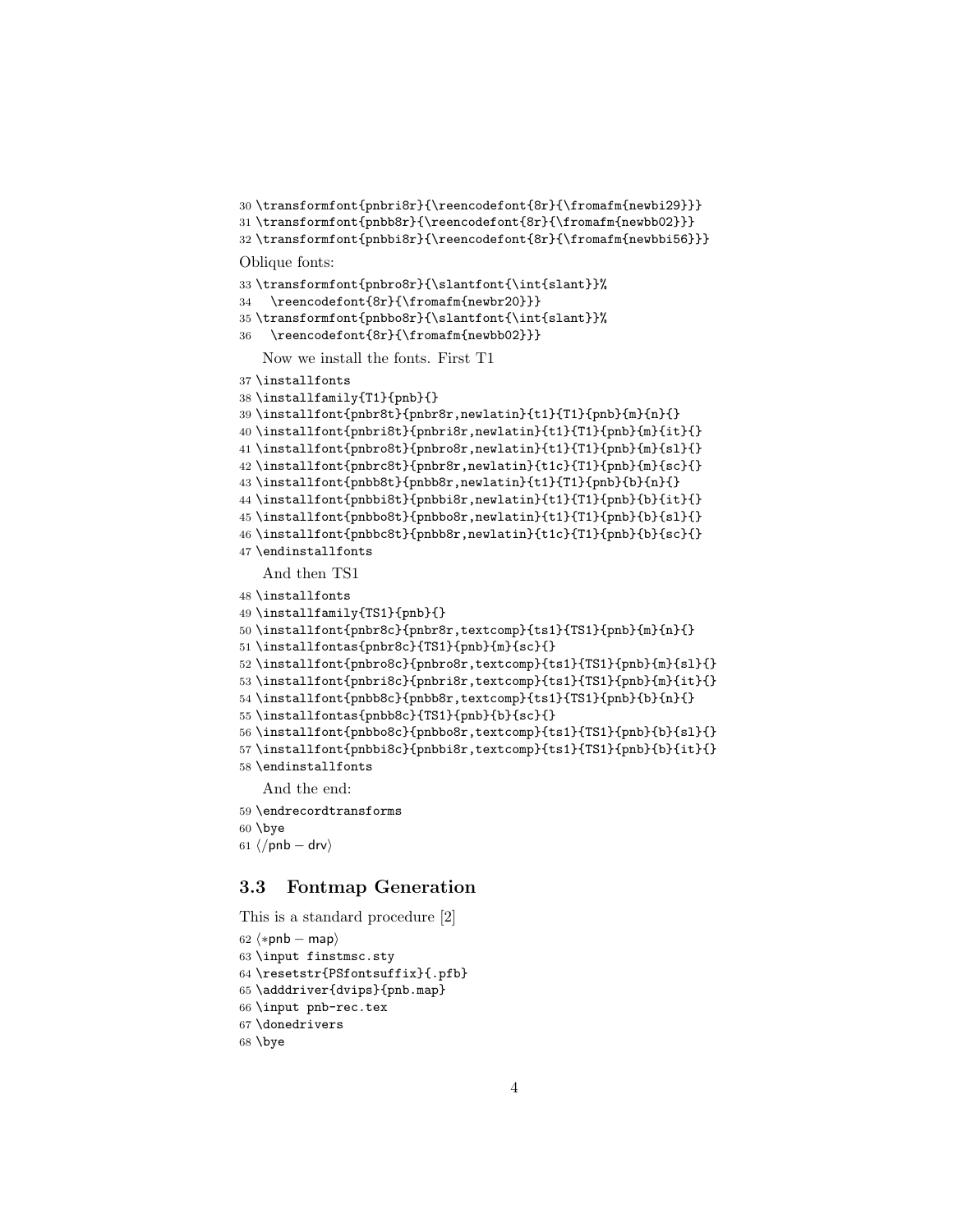69  $\langle$ /pnb − map $\rangle$ 

#### <span id="page-4-0"></span>3.4 Style File

We just use pnb as our default Roman family

70  $\langle *style \rangle$ 

71 \RequirePackage[T1]{fontenc}

72 \RequirePackage{textcomp}

 $73 \verb|\remewcommand{{\rmfault}{fphb}|$ 

74  $\langle$ /style $\rangle$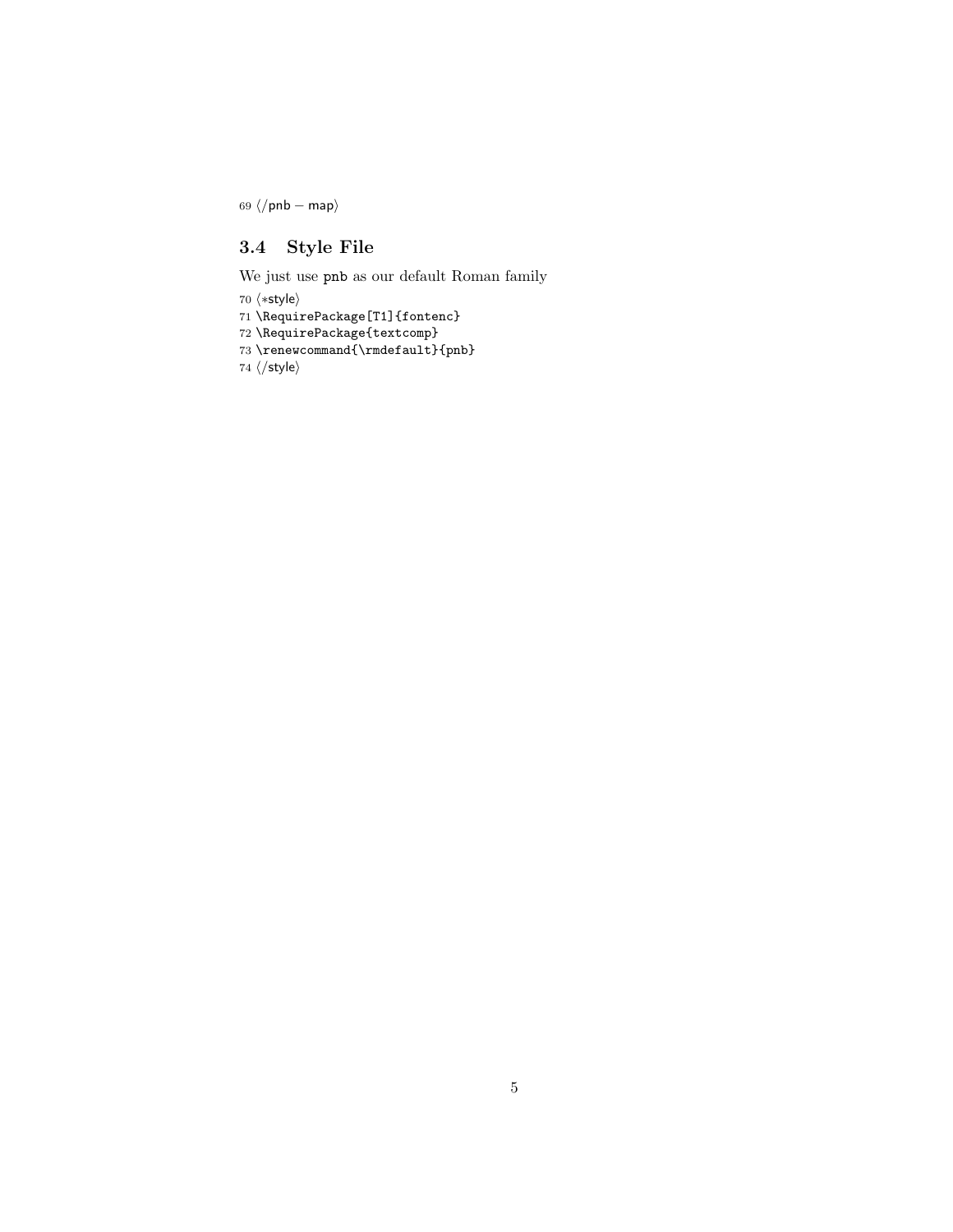Acknowledgement This package was written for No Starch Press, [http://](http://www.nostarch.com) [www.nostarch.com](http://www.nostarch.com).

## References

- <span id="page-5-0"></span>[1] Karl Berry. Fontname. Filenames For TEX Fonts, September 2005. [http:](http://ctan.tug.org/tex-archive/info/fontname) [//ctan.tug.org/tex-archive/info/fontname](http://ctan.tug.org/tex-archive/info/fontname).
- <span id="page-5-1"></span>[2] Philipp Lehman. The Font Installation Guide, December 2004. [http://www.](http://www.ctan.org/tex-archive/info/Type1fonts/fontinstallationguide) [ctan.org/tex-archive/info/Type1fonts/fontinstallationguide](http://www.ctan.org/tex-archive/info/Type1fonts/fontinstallationguide).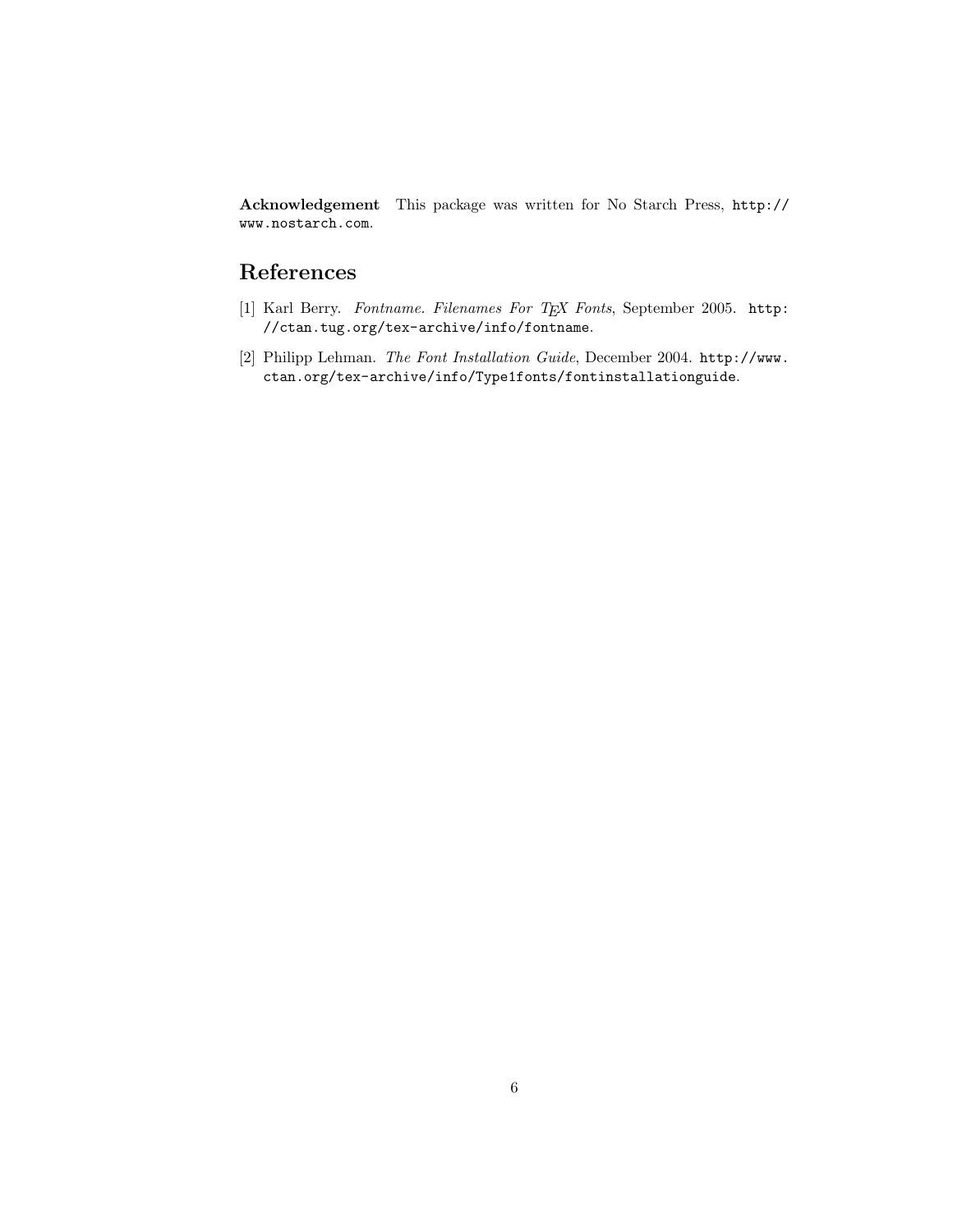## Change History

| v1.0                                 | v1.0 <sub>b</sub>                       |  |  |
|--------------------------------------|-----------------------------------------|--|--|
| General: First fully functional ver- | General: Installation changes $\dots$ 1 |  |  |
| v1.0a                                | v1.0c                                   |  |  |
| General: Documentation changes . 1   | General: Documentation update 1         |  |  |